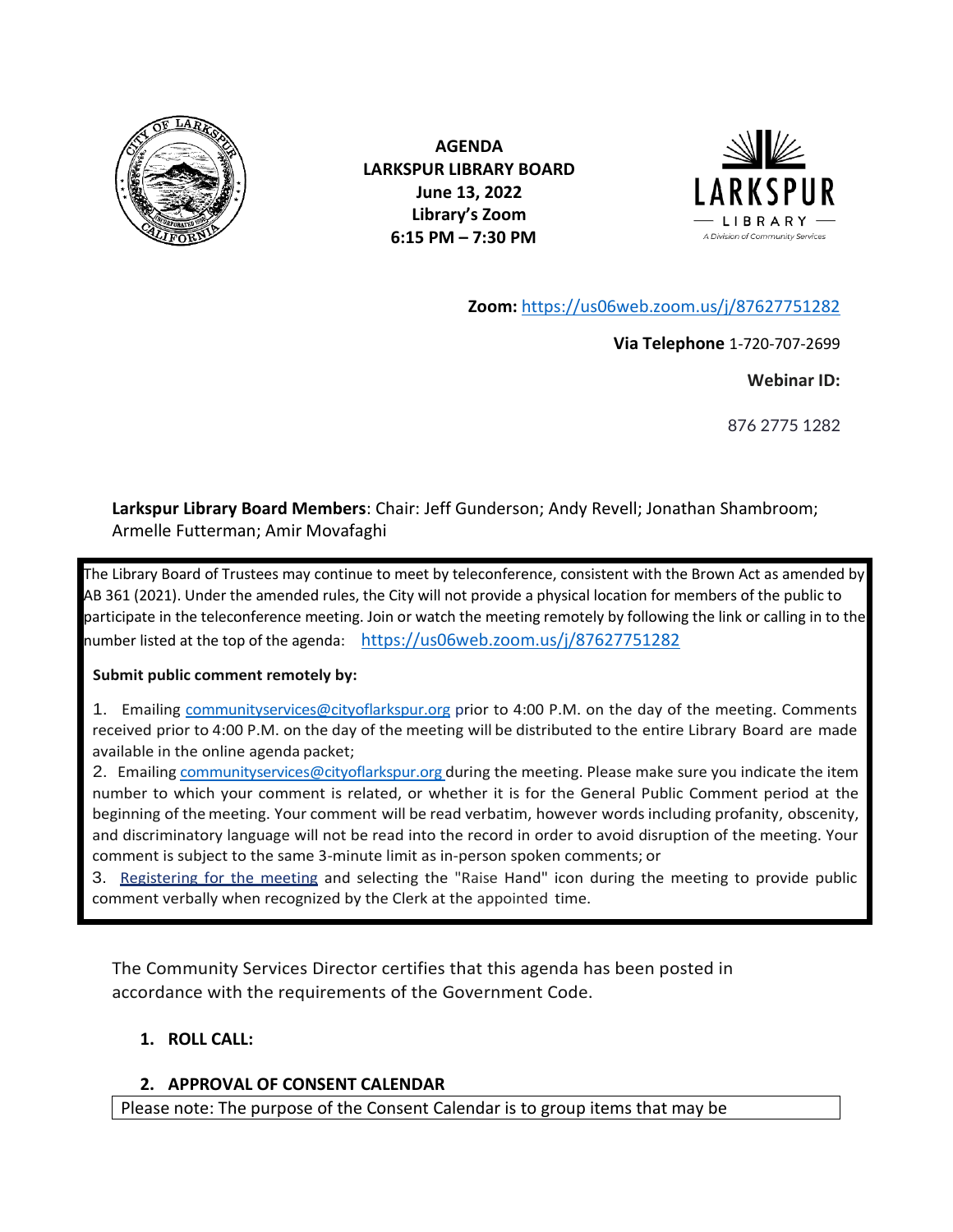approved routinely. Anyone may request the removal of an item for discussion.

2.1 [Approval of Minutes of](https://www.ci.larkspur.ca.us/DocumentCenter/View/14906/LARKLIB4-11-22-DRAFT) April 11, 2022.

**3. PUBLIC COMMENT:** The Board will hear public comments only on matters over which they have jurisdiction. There will be no Board discussion. The Board Chair will allot no more than five minutes to any individual. Unless the Board determines otherwise, the total amount of time allocated to this agenda item will be 15 minutes.

### **4. BOARD MEMBERS REPORTS AND COMMENTS:**

(Additional important information relating to the Library and/or Library Groups)

# **5. LIBRARY DIRECTOR'S ORAL REPORT:**

### **6. OLD BUSINESS ITEMS:**

- **6.1** Update on library activities and programs Community Services Director, Franklin Escobedo
	- [Summer Reading for Children's](https://www.ci.larkspur.ca.us/DocumentCenter/View/15052/Larkspur-Library-2022-Summer-Reading-Beanstack)
	- [Summer Reading for Teens: Teen Bingo](https://www.ci.larkspur.ca.us/DocumentCenter/View/15028/Teen-Summer-Reading-Bingo-Card-2022)
	- [Summer Reading for Adults: Adult Bingo](https://www.ci.larkspur.ca.us/DocumentCenter/View/15027/2022-Summer-Reading-Bingo-Card-Adult)

**6.2** Digital Services Strategy Update – Community Services Director, Franklin Escobedo

• [Wishlist](https://www.ci.larkspur.ca.us/DocumentCenter/View/12575/Wishlist-2020-)

**6.3** Library Metrics and Reporting – Community Services Director, Franklin Escobedo

## **7 NEW BUSINESS ITEMS:**

**7.1** [Budget Review FY 22-23](https://www.ci.larkspur.ca.us/DocumentCenter/View/14907/Community-Services-BP-FY-22-23) – Community Services Director, Franklin Escobedo

# **8 STATUS REPORTS - REPORTS FROM THE LIBRARY'S SUPPORT GROUPS (Friends, Foundation)**

**9. FUTURE AGENDA ITEMS:** Board will recommend future agenda items and establish the next meeting date.

**10. NEXT MEETING DATE:**